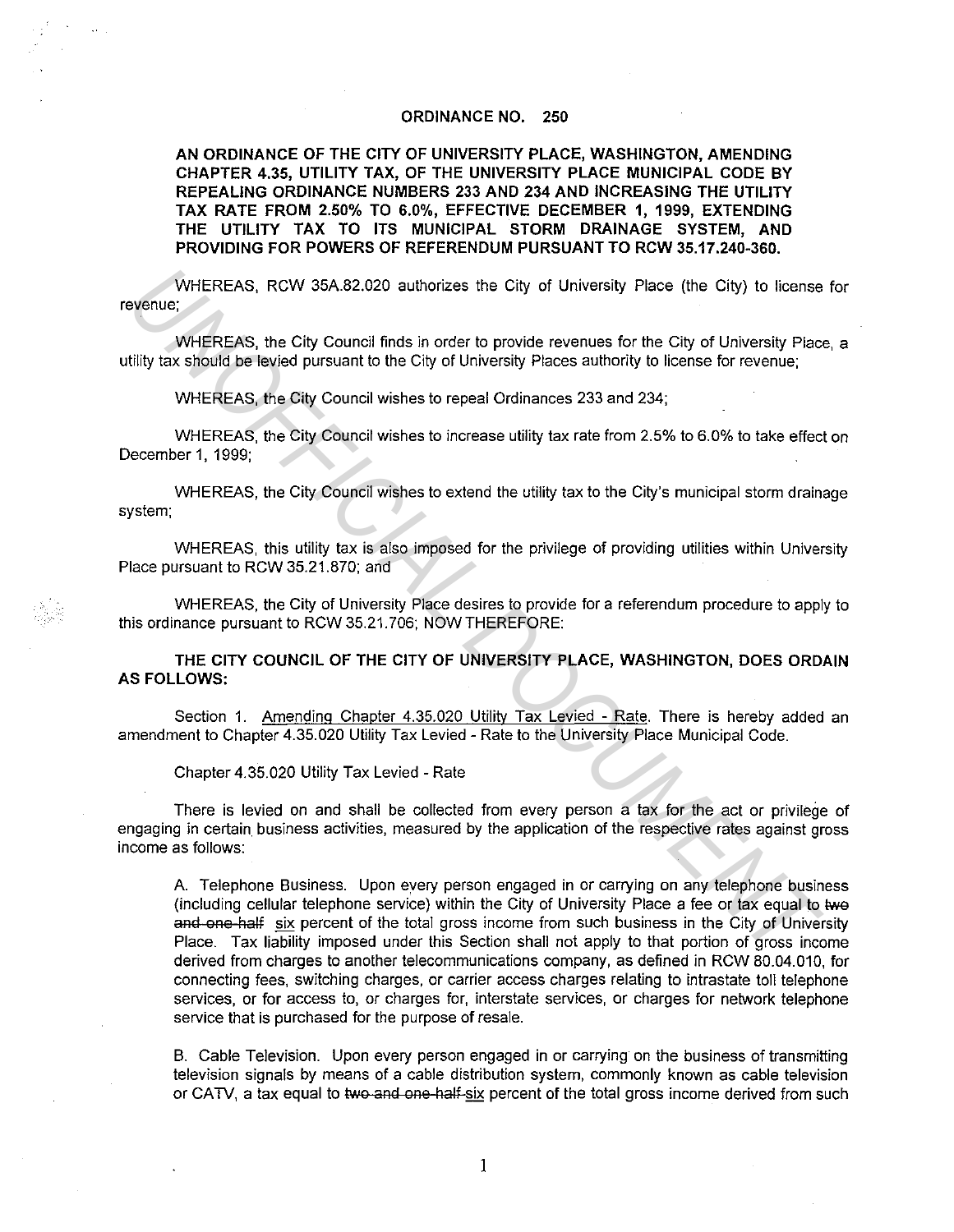business in the City of University Place during the current calendar year for which license is required.

C. Natural or Manufactured Gas. Upon every person engaged in or carrying on the business of transmitting, distributing, selling and furnishing natural and/or manufactured gas, a tax equal to two and one half six percent of the total gross income from such business in the City of University Place.

D. Solid Waste. Upon every person engaged in or carrying on the business of collecting solid waste, recyclable materials or yard waste, a tax equal to two and one half six percent of the total gross income from such business in the City of University Place, but not including income from the sale of recyclable materials or yard waste.

E. Storm Drainage. Upon the city in respect to the conduct, maintenance, and operation of its municipal storm drainage system as a public utility, a tax egual to six percent effective of the total gross income from such business in the City of University Place during the period for which the tax is due.

Section 2. Referendum Procedure. A referendum petition with respect to this ordinance may be filed with the City Clerk within seven days of the passage of this ordinance. The referendum procedures set forth in RCW 35.17.240 through 35.17.360, as hereafter amended, shall apply, with the following additions and amendments as required by RCW 35.21. 706:

A. Within ten days of the filing of the petition, the City Clerk will confer with the petitioner concerning the form and style of the petition, issue and identification number, and secure an accurate, concise and positive ballot title from the City Attorney;

B. The petitioner shall have thirty days in which to secure the signatures of not less than 15% of the registered voters of the City of University Place, as of the last municipal general election, upon petition forms which contain the ballot title and full text of this ordinance; and

C. The City Clerk shall verify the sufficiency of the signatures on the petition, and if sufficient valid signatures are properly submitted, shall certify the referendum measure to the next election ballot within the City of University Place, or at a special election as provided pursuant to RCW 35.17.260(2).

Section 3. Repealer. Ordinance 233, "An ordinance of the City of University Place, Washington, amending Chapter 4.35, Utility Tax, of the University Place Municipal Code to increase the utility tax rate from 2.5% To 4.0%, effective on January 1, 2000, providing for powers of referendum pursuant to RCW 35.17.2140-360, and establishing a sunset provision which automatically repeals the utility tax rate increase established in this ordinance on December 31, 2004", enacted April 27, 1999 and Ordinance 234, "An ordinance of the City of University Place, Washington, amending Chapter 4.35, Utility Tax, of the University Place Municipal Code to increase the utility tax rate from 4.0% to 6.0%, effective on January 1, 2000, providing for powers of referendum pursuant to RCW 35.17.240-360, and establishing a sunset provision which automatically repeals the utility tax rate increase established in this ordinance on December 31, 2004", enacted April 27, 1999 are hereby repealed. **U.** Solid Weste. Upon they person engage in or carrying on the dustings or conteding<br>waste, recyclable materials or yard waste, a tax equal to two-and-oa-half give person time<br>goes income from such business in the City of

Section 4. Severability. The provisions of this ordinance are declared separate and severable. The invalidity of any clause, sentence, paragraph, subdivision, section, or portion of this ordinance or the invalidity of the application thereof to any person or circumstance, shall not affect the validity of the remainder of the ordinance, or the validity of its application to other persons or circumstances.